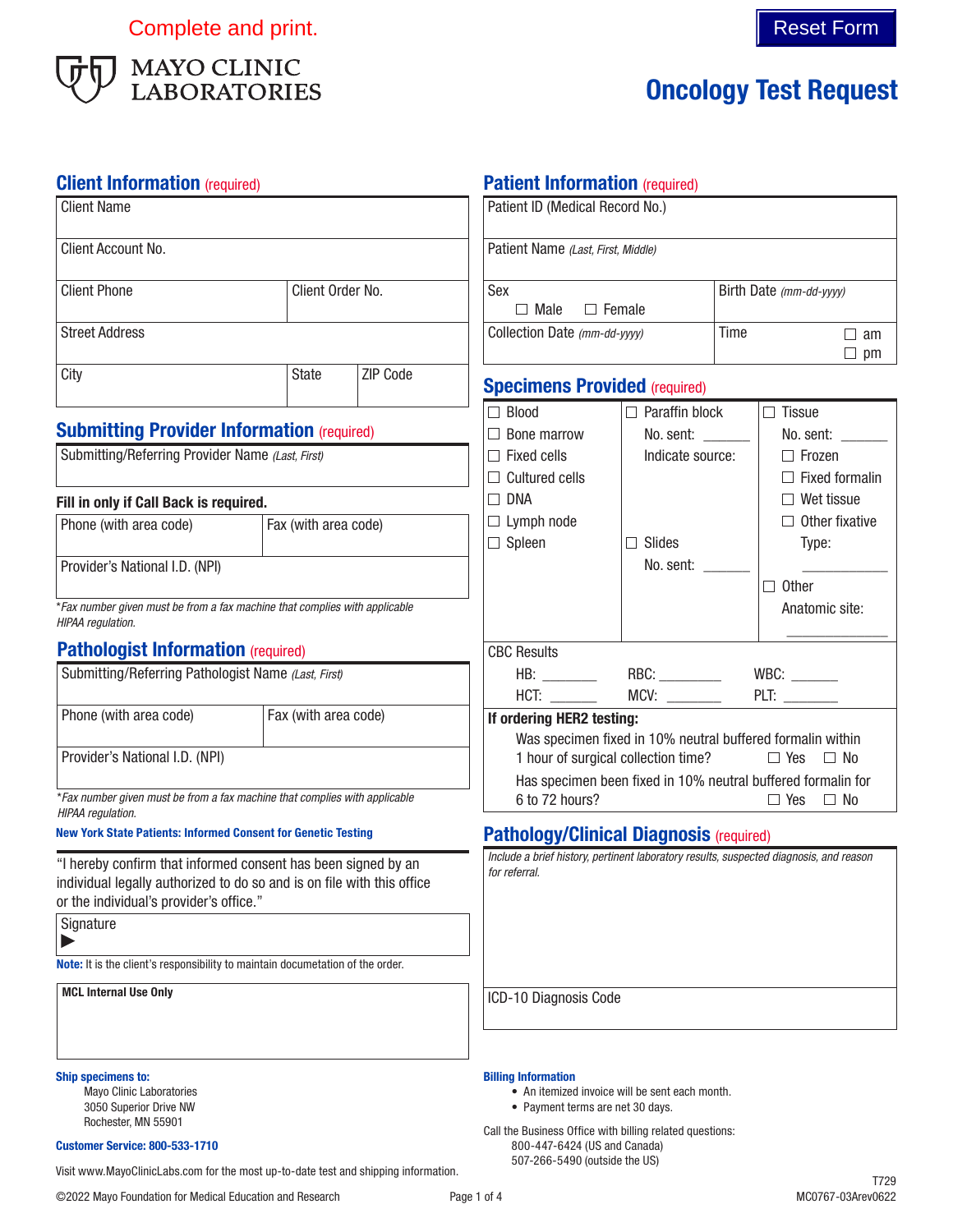## **Patient Information (required)**

| Patient ID (Medical Record No.)    | Client Account No. |  |  |
|------------------------------------|--------------------|--|--|
|                                    |                    |  |  |
| Patient Name (Last, First, Middle) | Client Order No.   |  |  |
|                                    |                    |  |  |
| Birth Date (mm-dd-yyyy)            |                    |  |  |
|                                    |                    |  |  |

## FEATURED ONCOLOGY TESTING

| <b>PD-L1 Immunohistochemical stains</b>                 |                                                                                                 |  |  |
|---------------------------------------------------------|-------------------------------------------------------------------------------------------------|--|--|
| <b>22C3</b>                                             | Programmed Death-Ligand 1<br>(PD-L1) (22C3), Semi-Quantitative<br>Immunohistochemistry, Manual  |  |  |
| 288PD                                                   | Programmed Death-Ligand 1<br>(PD-L1) (28-8), Semi-Quantitative<br>Immunohistochemistry, Manual  |  |  |
| SP142                                                   | Programmed Death-Ligand 1<br>(PD-L1) (SP142), Semi-Quantitative<br>Immunohistochemistry, Manual |  |  |
| SP <sub>263</sub>                                       | Programmed Death-Ligand 1<br>(PD-L1) (SP263), Semi-Quantitative<br>Immunohistochemistry, Manual |  |  |
| <b>Microsatellite Instability (MSI)/Mismatch Repair</b> |                                                                                                 |  |  |
| <b>TMSI</b>                                             | Microsatellite Instability, Tumor                                                               |  |  |
| <b>IHC</b>                                              | Mismatch Repair (MMR) Protein<br>Immunohistochemistry Only, Tumor                               |  |  |
| <b>NTRK Fusion Testing</b>                              |                                                                                                 |  |  |
| <b>NTRK</b>                                             | NTRK Gene Fusion Panel, Tumor                                                                   |  |  |
| <b>TRK</b>                                              | Tropomyosin Receptor Kinase (TRK)<br>Immunostain, Technical Component Only                      |  |  |

| <b>Next-Generation Sequencing (NGS) Panels</b><br><b>GISTP</b><br>Gastrointestinal Stromal Tumor (GIST)<br><b>Targeted Gene Panel, Next-Generation</b><br>Sequencing, Tumor<br>LNGPR<br>Lung Cancer-Targeted Gene Panel<br>with Rearrangement, Tumor<br>MayoComplete Solid Tumor Panel,<br><b>MCSTP</b><br>Next-Generation Sequencing, Tumor<br>Melanoma Targeted Gene Panel,<br>MFI P<br>Next- Generation Sequencing, Tumor<br>Neuro-Oncology Expanded Gene Panel<br><b>NONCP</b><br>with Rearrangement, Tumor<br>RAS/RAF Targeted Gene Panel,<br><b>RASFP</b><br>Next-Generation Sequencing, Tumor<br>Sarcoma Targeted Gene Fusion/<br><b>SARCP</b><br>Rearrangement Panel, Next-Generation<br>Sequencing, Tumor<br>Solid Tumor-Targeted Cancer Gene Panel,<br><b>CAPN</b> |  |  |                                   |  |  |
|------------------------------------------------------------------------------------------------------------------------------------------------------------------------------------------------------------------------------------------------------------------------------------------------------------------------------------------------------------------------------------------------------------------------------------------------------------------------------------------------------------------------------------------------------------------------------------------------------------------------------------------------------------------------------------------------------------------------------------------------------------------------------|--|--|-----------------------------------|--|--|
|                                                                                                                                                                                                                                                                                                                                                                                                                                                                                                                                                                                                                                                                                                                                                                              |  |  |                                   |  |  |
|                                                                                                                                                                                                                                                                                                                                                                                                                                                                                                                                                                                                                                                                                                                                                                              |  |  |                                   |  |  |
|                                                                                                                                                                                                                                                                                                                                                                                                                                                                                                                                                                                                                                                                                                                                                                              |  |  |                                   |  |  |
|                                                                                                                                                                                                                                                                                                                                                                                                                                                                                                                                                                                                                                                                                                                                                                              |  |  |                                   |  |  |
|                                                                                                                                                                                                                                                                                                                                                                                                                                                                                                                                                                                                                                                                                                                                                                              |  |  |                                   |  |  |
|                                                                                                                                                                                                                                                                                                                                                                                                                                                                                                                                                                                                                                                                                                                                                                              |  |  |                                   |  |  |
|                                                                                                                                                                                                                                                                                                                                                                                                                                                                                                                                                                                                                                                                                                                                                                              |  |  |                                   |  |  |
|                                                                                                                                                                                                                                                                                                                                                                                                                                                                                                                                                                                                                                                                                                                                                                              |  |  |                                   |  |  |
|                                                                                                                                                                                                                                                                                                                                                                                                                                                                                                                                                                                                                                                                                                                                                                              |  |  | <b>Next-Generation Sequencing</b> |  |  |

|                                                                          | <b>Chromosomal Microarray</b>        |                                                      |  |
|--------------------------------------------------------------------------|--------------------------------------|------------------------------------------------------|--|
| CMAPT Chromosomal Microarray, Tumor,<br>Formalin-Fixed Paraffin-Embedded |                                      |                                                      |  |
|                                                                          | <b>Cell-Free DNA (cfDNA) Testing</b> |                                                      |  |
|                                                                          | <b>BRAFB</b>                         | Cell-Free DNA BRAF V600 Test, Blood                  |  |
|                                                                          | T790M                                | Cell-Free DNA EGFR T790M Mutation<br>Analysis, Blood |  |
|                                                                          | KRASD                                | Cell-Free DNA KRAS 12, 13, 61, 146, Blood            |  |

| <b>PATHOLOGY</b><br><b>Pathology Consultation</b><br>$\Box$ PATHC |                                                                                                          | $\Box$ IMTF              | Inflammatory Myofibroblastic Tumors (IMT),<br>2p23 (ALK) Rearrangement, FISH, Tissue                       |
|-------------------------------------------------------------------|----------------------------------------------------------------------------------------------------------|--------------------------|------------------------------------------------------------------------------------------------------------|
|                                                                   | Appropriate stains and ancillary testing<br>may be performed in order to render an<br>accurate diagnosis | MDM2F<br>П               | MDM2 (12q15) Amplification,<br>Well-Differentiated Liposarcoma/<br>Atypical Lipomatous Tumor, FISH, Tissue |
| <b>PATHOLOGY: TARGETED TUMOR TESTING</b>                          |                                                                                                          | $\Box$ DDITF             | Myxoid/Round Cell Liposarcoma, 12q13<br>(DDIT3 or CHOP) Rearrangement, FISH,                               |
|                                                                   | <b>Bone and Soft Tissue</b>                                                                              |                          | <b>Tissue</b>                                                                                              |
| $\Box$ FOXOF                                                      | Alveolar Rhabdomyosarcoma (ARMS),<br>13q14 (FOXO1 or FKHR) Rearrangement,<br><b>FISH. Tissue</b>         | $\Box$ PDGF              | PDGFB (22q13), Dermatofibrosarcoma<br>Protuberans/Giant Cell Fibroblastoma,<br>FISH. Tissue                |
| $\square$ etv6f                                                   | ETV6 (12p13.2) Rearrangement, FISH,<br><b>Tissue</b>                                                     | $\Box$ SS18F             | Synovial Sarcoma (SS), 18q11.2<br>(SS18 or SYT) Rearrangement, FISH, Tissue                                |
| $\Box$ TFE3F                                                      | Alveolar Soft Part Sarcoma (ASPS)/Renal<br>Cell Carcinoma (RCC), Xp11.23 (TFE3),                         | $\Box$ USPF              | USP6 (17p13), Aneurysmal Bone Cyst<br>and Nodular Fasciitis, FISH, Tissue                                  |
|                                                                   | <b>FISH. Tissue</b>                                                                                      |                          |                                                                                                            |
| $\Box$ MASF                                                       | Angiosarcoma, MYC (8q24) Amplification,<br>FISH, Tissue                                                  | $\Box$ MASF              | Angiosarcoma, MYC (8q24) Amplification,<br>FISH, Tissue                                                    |
| $\Box$ CTNNB                                                      | Beta-Catenin (CTNNB1) Mutation Analysis,<br>Tumor                                                        | FGF1F<br>П               | FGFR1 (8p11.2) Amplification, FISH, Tissue                                                                 |
| $\Box$ estuf                                                      | Endometrial Stromal Tumors (EST),<br>7p15 (JAZF1), 6p21.32 (PHF1),                                       | $\Box$ H <sub>2</sub> BR | <b>HER2 Amplification Associated with Breast</b><br>Cancer, FISH, Tissue                                   |
|                                                                   | 17p13.3 (YWHAE) Rearrangement,<br>FISH, Tissue                                                           | $\Box$ ESR1              | Estrogen Receptor 1 (ESR1) Mutation<br>Analysis, Tumor                                                     |
| $\Box$ EWSF                                                       | Ewing Sarcoma (EWS), 22g12 (EWSR1)<br>Rearrangement, FISH, Tissue                                        |                          | ETV6 (12p13.2) Rearrangement, FISH,<br><b>Tissue</b>                                                       |

| Immunohistochemical assays interpreted<br>with digital image analysis                                        |                                                                                                  |  |
|--------------------------------------------------------------------------------------------------------------|--------------------------------------------------------------------------------------------------|--|
| <b>FRPR</b>                                                                                                  | Estrogen/Progesterone Receptor,<br>Semi-Quantitative Immunohistochemistry,<br>Manual             |  |
| <b>KI67B</b>                                                                                                 | Ki-67(MIB-1), Breast, Quantitative<br>Immunohistochemistry, Automated                            |  |
| <b>HERBA</b>                                                                                                 | <b>HER2, Breast, Quantitative</b><br>Immunohistochemistry, Automated<br>with HFR2 FISH Reflex    |  |
| <b>HFRRN</b>                                                                                                 | <b>HER2, Breast, Quantitative</b><br>Immunohistochemistry, Automated,<br>No Reflex               |  |
| <b>HERDM</b>                                                                                                 | HER2, Breast, DCIS, Quantitative<br>Immunohistochemistry, Manual with<br><b>HFR2 FISH Reflex</b> |  |
| HER2, Breast, DCIS, Quantitative<br><b>HFRDN</b><br>$\blacksquare$<br>Immunohistochemistry, Manual No Reflex |                                                                                                  |  |
| <b>Gastrointestinal</b>                                                                                      |                                                                                                  |  |
| <b>BILAO</b><br>H                                                                                            | <b>Biliary Tract Malignancy, FISH</b>                                                            |  |
| <b>BRAFD</b>                                                                                                 | BRAF V600E/V600K Somatic Mutation<br>Analysis, Tumor                                             |  |
| <b>EGFRS</b>                                                                                                 | <b>EGFR Gene, Targeted Mutation Analysis,</b><br>51 Mutation Panel, Tumor                        |  |
| <b>PRKAF</b>                                                                                                 | Fibrolamellar Carcinoma, 19p13.1<br>(PRKACA) Rearrangement, FISH, Tissue                         |  |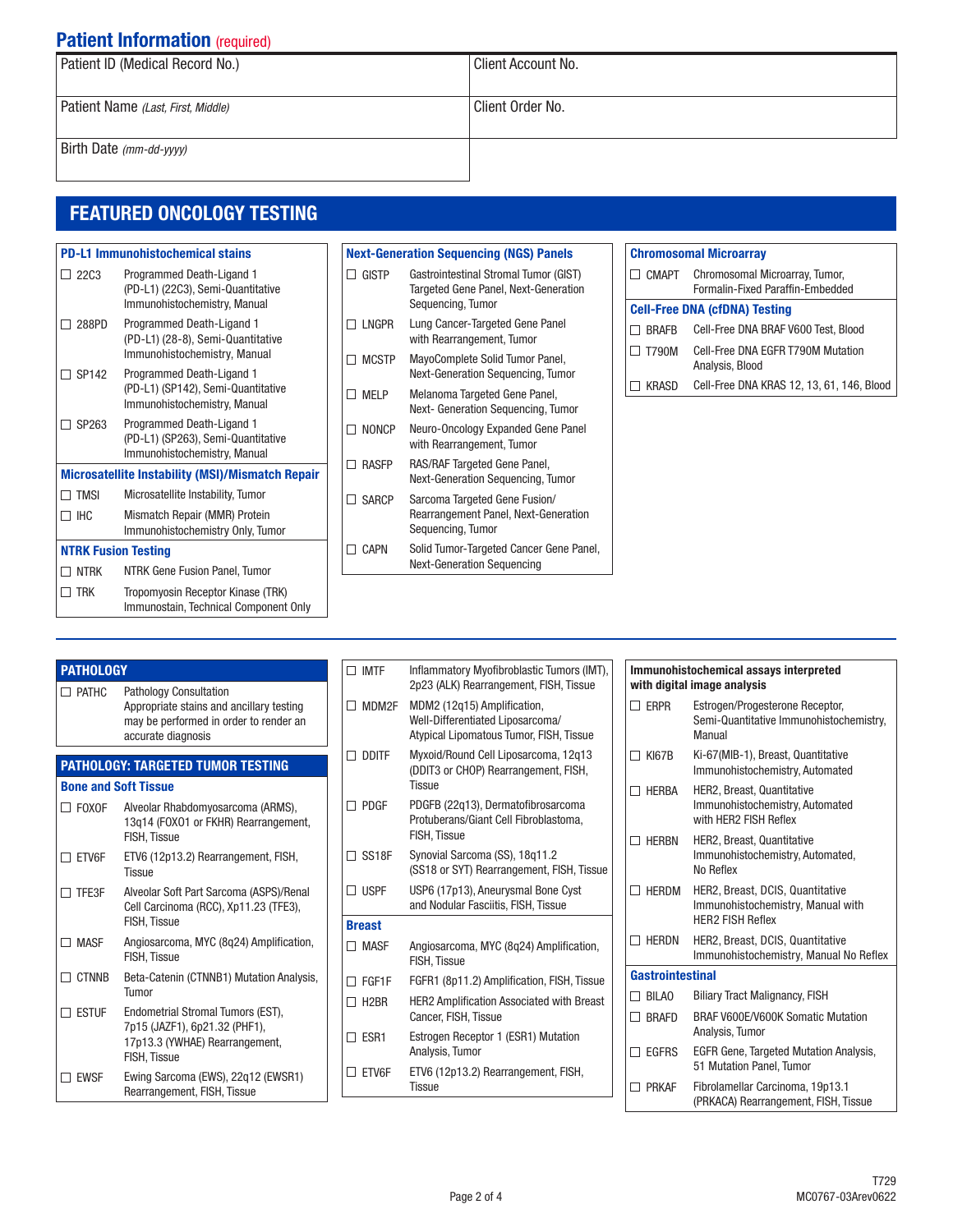## **Patient Information (required)**

| Patient ID (Medical Record No.)    | Client Account No. |  |
|------------------------------------|--------------------|--|
| Patient Name (Last, First, Middle) | Client Order No.   |  |
| Birth Date (mm-dd-yyyy)            |                    |  |

| $\Box$ FGFR2                           | FGFR2 (10q26.1) Rearrangement, FISH,<br><b>Tissue</b>                                                               |
|----------------------------------------|---------------------------------------------------------------------------------------------------------------------|
| $\Box$ GISTP                           | Gastrointestinal Stromal Tumor (GIST)<br>Targeted Gene Panel, Next-Generation<br>Sequencing, Tumor                  |
| $\Box$ h2ge                            | <b>HER2 Amplification Associated with</b><br>Gastroesophageal Cancer, FISH, Tissue                                  |
| $\Box$ H2MT                            | HER2 Amplification, Miscellaneous Tumor,<br><b>FISH, Tissue</b>                                                     |
| $\Box$ HFRGM                           | HER2, Gastric/Esophageal,<br>Semi-Quantitative Immunohistochemistry,<br>Manual                                      |
| $\Box$ Hergn                           | HER2, Gastric/Esophageal,<br>Semi-Quantitative Immunohistochemistry,<br>Manual, No Reflex                           |
| $\Box$ kinet                           | Ki-67(MIB-1), Gastrointestinal/Pancreatic<br>Neuroendocrine Tumors, Quantitative<br>Immunohistochemistry, Automated |
| $\square$ metf                         | MET (7q31), FISH, Tissue                                                                                            |
| $\Box$ ML1HM                           | MLH1 Hypermethylation Analysis, Tumor                                                                               |
| $\Box$ BRMLH                           | MLH1 Hypermethylation and<br><b>BRAF Mutation Analysis, Tumor</b>                                                   |
| □⊪с                                    | Mismatch Repair (MMR) Protein<br>Immunohistochemistry Only, Tumor                                                   |
| $\Box$ TMSI                            | Microsatellite Instability, Tumor                                                                                   |
| $\Box$ Rasfp                           | RAS/RAF Targeted Gene Panel,<br>Next-Generation Sequencing, Tumor                                                   |
|                                        |                                                                                                                     |
| <b>Genitourinary</b>                   |                                                                                                                     |
| $\Box$ TFE3F                           | Alveolar Soft Part Sarcoma (ASPS)/<br>Renal Cell Carcinoma (RCC),<br>Xp11.23 (TFE3), FISH, Tissue                   |
| $\Box$ GCTF                            | Germ Cell Tumor (GCT),<br>Isochromosome 12p, FISH, Tissue                                                           |
| $\Box$ H2UR                            | <b>HER2 Amplification Associated with</b><br>Urothelial Carcinoma, FISH, Tissue                                     |
| $\Box$ Furoc                           | UroVysion for Detection of Bladder Cancer,<br>Urine                                                                 |
| $\Box$ Nut1f                           | NUTM1 (15q14) Rearrangement, FISH,<br>Tissue                                                                        |
| $\square$ PROF                         | Prostate Tumor, FISH, Tissue                                                                                        |
| $\Box$ tfebf                           | Renal Cell Carcinoma, 6p21.1 (TFEB)<br>Rearrangement, FISH, Tissue                                                  |
| <b>Gynecology</b>                      |                                                                                                                     |
|                                        | <b>Endometrial/Uterine Carcinoma</b>                                                                                |
| $\Box$ estuf                           | Endometrial Stromal Tumors (EST),<br>7p15 (JAZF1), 6p21.32 (PHF1),                                                  |
|                                        | 17p13.3 (YWHAE) Rearrangement,<br><b>FISH, Tissue</b>                                                               |
| $\Box$ ML1HM                           | <b>MLH1 Hypermethylation Analysis, Tumor</b>                                                                        |
| <b>Ovarian Carcinoma</b><br>$\Box$ XL2 | <b>FOXL2 Mutation Analysis, Tumor</b>                                                                               |

| Human Papillomavirus (HPV)<br>$\Box$ HPVE6<br>High-Risk E6/E7, RNA In Situ Hybridization<br>Human Papillomavirus (HPV)<br>$\Box$ HPVHL<br>High/Low Risk, DNA In Situ Hybridization<br>Human Papillomavirus (HPV), High-Risk,<br>$\Box$ HPVHR<br><b>DNA In Situ Hybridization</b><br>Human Papillomavirus (HPV), Low-Risk,<br>$\Box$ hpvlr<br><b>DNA In Situ Hybridization</b><br><b>Head and Neck</b><br>FGFR1 (8p11.2) Amplification, FISH, Tissue<br>$\square$ FGF1F<br>Human Papillomavirus (HPV)<br>$\Box$ HPVHI<br>High/Low Risk, DNA In Situ Hybridization<br>Human Papillomavirus (HPV), High-Risk,<br>$\Box$ hpvhr<br>DNA In Situ Hybridization<br>Human Papillomavirus (HPV), Low-Risk,<br>$\Box$ hpvlr<br><b>DNA In Situ Hybridization</b><br>$\Box$ MAMLF<br>MAML2 (11q21) Rearrangement,<br>Mucoepidermoid Carcinoma (MEC),<br><b>FISH. Tissue</b><br>$\Box$ SGTF<br>MYB (6q23) Rearrangement, FISH, Tissue<br><b>Melanoma</b><br>$\Box$ BRAFB<br>Cell-Free DNA BRAF V600, Blood<br>BRAF V600E/V600K Somatic Mutation<br>$\Box$ Brafd<br>Analysis, Tumor<br>$\Box$ Melp<br>Melanoma Targeted Gene Panel,<br>Next-Generation Sequencing, Tumor<br>$\Box$ UMM3F<br>Uveal Melanoma, Chromosome 3<br>Monosomy, FISH, Tissue<br><b>Neuro-Oncology</b><br>$\Box$ Gliof<br>1p/19g Deletion in Gliomas, FISH, Tissue<br>BRAF V600E/V600K Somatic Mutation<br>$\Box$ BRAFD<br>Analysis, Tumor<br>$\Box$ CMAPT<br>Chromosomal Microarray, Tumor,<br>Formalin-Fixed Paraffin-Fmbedded<br>П<br>GCTF<br>Germ Cell Tumor (GCT), Isochromosome<br>12p, FISH, Tissue<br>Isocitrate Dehydrogenase 1 and 2<br>$\Box$ IDH12 |
|----------------------------------------------------------------------------------------------------------------------------------------------------------------------------------------------------------------------------------------------------------------------------------------------------------------------------------------------------------------------------------------------------------------------------------------------------------------------------------------------------------------------------------------------------------------------------------------------------------------------------------------------------------------------------------------------------------------------------------------------------------------------------------------------------------------------------------------------------------------------------------------------------------------------------------------------------------------------------------------------------------------------------------------------------------------------------------------------------------------------------------------------------------------------------------------------------------------------------------------------------------------------------------------------------------------------------------------------------------------------------------------------------------------------------------------------------------------------------------------------------------------------------------------------------------------------------------------------------------------------|
|                                                                                                                                                                                                                                                                                                                                                                                                                                                                                                                                                                                                                                                                                                                                                                                                                                                                                                                                                                                                                                                                                                                                                                                                                                                                                                                                                                                                                                                                                                                                                                                                                      |
|                                                                                                                                                                                                                                                                                                                                                                                                                                                                                                                                                                                                                                                                                                                                                                                                                                                                                                                                                                                                                                                                                                                                                                                                                                                                                                                                                                                                                                                                                                                                                                                                                      |
|                                                                                                                                                                                                                                                                                                                                                                                                                                                                                                                                                                                                                                                                                                                                                                                                                                                                                                                                                                                                                                                                                                                                                                                                                                                                                                                                                                                                                                                                                                                                                                                                                      |
|                                                                                                                                                                                                                                                                                                                                                                                                                                                                                                                                                                                                                                                                                                                                                                                                                                                                                                                                                                                                                                                                                                                                                                                                                                                                                                                                                                                                                                                                                                                                                                                                                      |
|                                                                                                                                                                                                                                                                                                                                                                                                                                                                                                                                                                                                                                                                                                                                                                                                                                                                                                                                                                                                                                                                                                                                                                                                                                                                                                                                                                                                                                                                                                                                                                                                                      |
|                                                                                                                                                                                                                                                                                                                                                                                                                                                                                                                                                                                                                                                                                                                                                                                                                                                                                                                                                                                                                                                                                                                                                                                                                                                                                                                                                                                                                                                                                                                                                                                                                      |
|                                                                                                                                                                                                                                                                                                                                                                                                                                                                                                                                                                                                                                                                                                                                                                                                                                                                                                                                                                                                                                                                                                                                                                                                                                                                                                                                                                                                                                                                                                                                                                                                                      |
|                                                                                                                                                                                                                                                                                                                                                                                                                                                                                                                                                                                                                                                                                                                                                                                                                                                                                                                                                                                                                                                                                                                                                                                                                                                                                                                                                                                                                                                                                                                                                                                                                      |
|                                                                                                                                                                                                                                                                                                                                                                                                                                                                                                                                                                                                                                                                                                                                                                                                                                                                                                                                                                                                                                                                                                                                                                                                                                                                                                                                                                                                                                                                                                                                                                                                                      |
|                                                                                                                                                                                                                                                                                                                                                                                                                                                                                                                                                                                                                                                                                                                                                                                                                                                                                                                                                                                                                                                                                                                                                                                                                                                                                                                                                                                                                                                                                                                                                                                                                      |
|                                                                                                                                                                                                                                                                                                                                                                                                                                                                                                                                                                                                                                                                                                                                                                                                                                                                                                                                                                                                                                                                                                                                                                                                                                                                                                                                                                                                                                                                                                                                                                                                                      |
|                                                                                                                                                                                                                                                                                                                                                                                                                                                                                                                                                                                                                                                                                                                                                                                                                                                                                                                                                                                                                                                                                                                                                                                                                                                                                                                                                                                                                                                                                                                                                                                                                      |
|                                                                                                                                                                                                                                                                                                                                                                                                                                                                                                                                                                                                                                                                                                                                                                                                                                                                                                                                                                                                                                                                                                                                                                                                                                                                                                                                                                                                                                                                                                                                                                                                                      |
|                                                                                                                                                                                                                                                                                                                                                                                                                                                                                                                                                                                                                                                                                                                                                                                                                                                                                                                                                                                                                                                                                                                                                                                                                                                                                                                                                                                                                                                                                                                                                                                                                      |
|                                                                                                                                                                                                                                                                                                                                                                                                                                                                                                                                                                                                                                                                                                                                                                                                                                                                                                                                                                                                                                                                                                                                                                                                                                                                                                                                                                                                                                                                                                                                                                                                                      |
|                                                                                                                                                                                                                                                                                                                                                                                                                                                                                                                                                                                                                                                                                                                                                                                                                                                                                                                                                                                                                                                                                                                                                                                                                                                                                                                                                                                                                                                                                                                                                                                                                      |
|                                                                                                                                                                                                                                                                                                                                                                                                                                                                                                                                                                                                                                                                                                                                                                                                                                                                                                                                                                                                                                                                                                                                                                                                                                                                                                                                                                                                                                                                                                                                                                                                                      |
|                                                                                                                                                                                                                                                                                                                                                                                                                                                                                                                                                                                                                                                                                                                                                                                                                                                                                                                                                                                                                                                                                                                                                                                                                                                                                                                                                                                                                                                                                                                                                                                                                      |
|                                                                                                                                                                                                                                                                                                                                                                                                                                                                                                                                                                                                                                                                                                                                                                                                                                                                                                                                                                                                                                                                                                                                                                                                                                                                                                                                                                                                                                                                                                                                                                                                                      |
|                                                                                                                                                                                                                                                                                                                                                                                                                                                                                                                                                                                                                                                                                                                                                                                                                                                                                                                                                                                                                                                                                                                                                                                                                                                                                                                                                                                                                                                                                                                                                                                                                      |
|                                                                                                                                                                                                                                                                                                                                                                                                                                                                                                                                                                                                                                                                                                                                                                                                                                                                                                                                                                                                                                                                                                                                                                                                                                                                                                                                                                                                                                                                                                                                                                                                                      |
|                                                                                                                                                                                                                                                                                                                                                                                                                                                                                                                                                                                                                                                                                                                                                                                                                                                                                                                                                                                                                                                                                                                                                                                                                                                                                                                                                                                                                                                                                                                                                                                                                      |
| (IDH1/IDH2) Mutation Analysis, Tumor                                                                                                                                                                                                                                                                                                                                                                                                                                                                                                                                                                                                                                                                                                                                                                                                                                                                                                                                                                                                                                                                                                                                                                                                                                                                                                                                                                                                                                                                                                                                                                                 |
| <b>MGMT Promoter Methylation, Tumor</b><br>$\Box$ MGMT                                                                                                                                                                                                                                                                                                                                                                                                                                                                                                                                                                                                                                                                                                                                                                                                                                                                                                                                                                                                                                                                                                                                                                                                                                                                                                                                                                                                                                                                                                                                                               |
| $\Box$ noncp<br>Neuro-Oncology Expanded Panel with<br>Rearrangement, Tumor                                                                                                                                                                                                                                                                                                                                                                                                                                                                                                                                                                                                                                                                                                                                                                                                                                                                                                                                                                                                                                                                                                                                                                                                                                                                                                                                                                                                                                                                                                                                           |
| TERT Promoter Analysis, Tumor<br>$\Box$ TERT                                                                                                                                                                                                                                                                                                                                                                                                                                                                                                                                                                                                                                                                                                                                                                                                                                                                                                                                                                                                                                                                                                                                                                                                                                                                                                                                                                                                                                                                                                                                                                         |
| <b>Pulmonary</b>                                                                                                                                                                                                                                                                                                                                                                                                                                                                                                                                                                                                                                                                                                                                                                                                                                                                                                                                                                                                                                                                                                                                                                                                                                                                                                                                                                                                                                                                                                                                                                                                     |
| BRAF V600E/V600K Somatic Mutation<br>$\Box$ BRAFD<br>Analysis, Tumor                                                                                                                                                                                                                                                                                                                                                                                                                                                                                                                                                                                                                                                                                                                                                                                                                                                                                                                                                                                                                                                                                                                                                                                                                                                                                                                                                                                                                                                                                                                                                 |
| <b>EGFRS</b><br>EGFR Gene, Targeted Mutation Analysis,<br>П<br>51 Mutation Panel, Tumor                                                                                                                                                                                                                                                                                                                                                                                                                                                                                                                                                                                                                                                                                                                                                                                                                                                                                                                                                                                                                                                                                                                                                                                                                                                                                                                                                                                                                                                                                                                              |
| <b>EGFR Targeted Mutation Analysis with</b><br>EGFRW<br>ALK Reflex, Tumor                                                                                                                                                                                                                                                                                                                                                                                                                                                                                                                                                                                                                                                                                                                                                                                                                                                                                                                                                                                                                                                                                                                                                                                                                                                                                                                                                                                                                                                                                                                                            |
| FGFR1 (8p11.2) Amplification, FISH, Tissue<br>FGF1F                                                                                                                                                                                                                                                                                                                                                                                                                                                                                                                                                                                                                                                                                                                                                                                                                                                                                                                                                                                                                                                                                                                                                                                                                                                                                                                                                                                                                                                                                                                                                                  |
| KRAS Somatic Mutation Analysis, Tumor<br><b>KRASP</b>                                                                                                                                                                                                                                                                                                                                                                                                                                                                                                                                                                                                                                                                                                                                                                                                                                                                                                                                                                                                                                                                                                                                                                                                                                                                                                                                                                                                                                                                                                                                                                |

|              | $\Box$ LCAF        | Lung Cancer, ALK (2p23) Rearrangement,<br><b>FISH, Tissue</b>                        |
|--------------|--------------------|--------------------------------------------------------------------------------------|
|              | $\Box$ LNGPR       | Lung Cancer-Targeted Gene Panel with<br>Rearrangement, Tumor                         |
|              | $\Box$ Lungp       | Lung Cancer-Targeted Gene Panel, Tumor                                               |
|              | $\Box$ Lungr       | Lung Cancer Rearrangement Testing, Tumor                                             |
|              | $\Box$ Retf        | Lung Cancer, RET (10q11) Rearrangement,<br><b>FISH, Tissue</b>                       |
|              | $\Box$ ROS1F       | Lung Cancer, ROS1 (6g22) Rearrangement,<br>FISH, Tissue                              |
| $\Box$       | <b>MESOF</b>       | Mesothelioma, CDKN2A Fish, Tissue                                                    |
|              | $\square$ METF     | MET (7q31), FISH, Tissue                                                             |
|              |                    | <b>HEREDITARY ONCOLOGY TESTING</b>                                                   |
|              | $\Box$ BAP1Z       | <b>BAP1-Tumor Predisposition Syndrome,</b><br><b>BAP1 Full Gene Analysis, Varies</b> |
|              | $\Box$ BHDZ        | Birt-Hogg-Dube Syndrome, FLCN,<br><b>Full Gene Analysis</b>                          |
|              | $\Box$ HBOCZ       | <b>BRCA1/BRCA2 Genes, Full Gene Analysis</b>                                         |
|              | $\Box$ Brgyp       | Hereditary Breast/Gynecologic Panel                                                  |
|              | $\Box$ comcp       | <b>Hereditary Common Cancer Panel</b>                                                |
|              | $\Box$ CDHZ        | <b>Hereditary Diffuse Gastric Cancer</b><br>Syndrome, CDH1, Full Gene Analysis       |
|              | $\Box$ endcp       | <b>Hereditary Endocrine Cancer Panel</b>                                             |
|              | $\Box$ XCP         | <b>Hereditary Expanded Panel</b>                                                     |
|              | $\Box$ crcgp       | Hereditary Gastrointestinal Cancer Panel                                             |
|              | $\Box$ LRCCZ       | Hereditary Leiomyomatosis and Renal Cell<br>Cancer Syndrome, FH, Full Gene Analysis  |
|              | $\Box$ PANCP       | <b>Hereditary Pancreatic Cancer Panel</b>                                            |
|              | $\Box$ HPGLP       | Hereditary Paraganglioma/<br>Pheochromocytoma Pane                                   |
|              | $\Box$ PRS8P       | <b>Hereditary Prostate Cancer Panel</b>                                              |
|              | $\Box$ Rencp       | <b>Hereditary Renal Cancer Panel</b>                                                 |
|              | $\Box$ Thyrp       | <b>Hereditary Thyroid Cancer Panel</b>                                               |
|              | $\Box$ WILMP       | <b>Hereditary Wilms Tumor Panel</b>                                                  |
|              | $\Box$ LYNCP       | Lynch Syndrome Panel                                                                 |
|              | $\Box$ NF1Z        | Neurofibromatosis Type 1, NF1,<br><b>Full Gene Analysis</b>                          |
| $\mathsf{L}$ | PTNZ               | PTEN Hamartoma Tumor Syndrome,<br><b>PTEN Full Gene Analysis</b>                     |
|              | STK <sub>1</sub> Z | Peutz-Jeghers Syndrome, STK11,<br><b>Full Gene Analysis</b>                          |
| $\mathsf{L}$ | RETZZ              | Multiple Endocrine Neoplasia Type 2<br>Syndrome, RET, Full Gene Analysis, Varies     |
| $\mathsf{L}$ | U1A1Q              | UDP-Glucuronosyltransferase 1A1 TA<br>Repeat Genotype, UGT1A1                        |
| $\mathsf{L}$ | UGTFG              | UDP-Glucuronosyl Transferase 1A1<br>(UGT1A1), Full Gene Sequencing                   |
|              | $\Box$ VHLZZ       | Von Hippel Lindau Syndrome, VHL,<br><b>Full Gene Analysis, Varies</b>                |
|              |                    |                                                                                      |